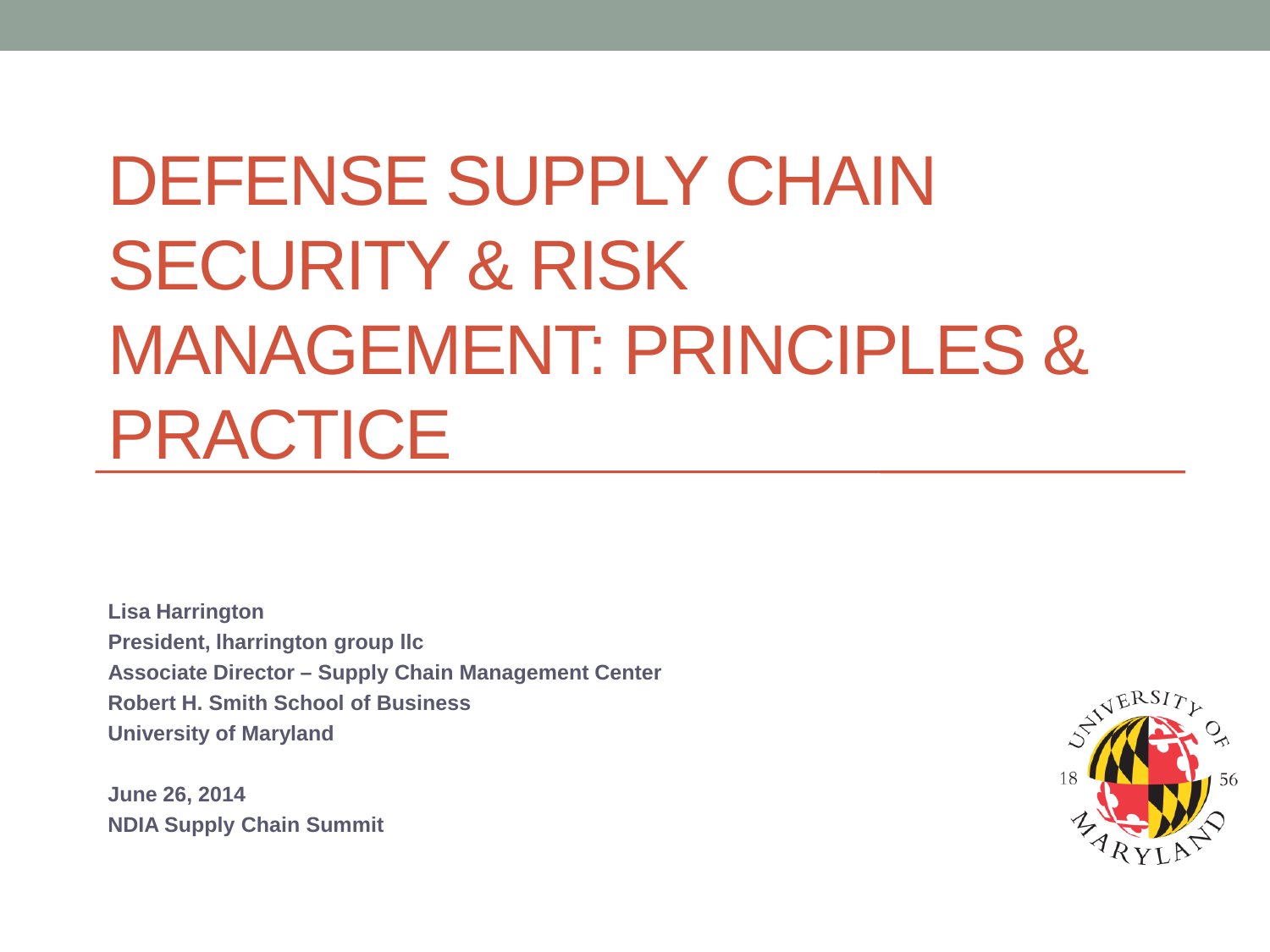# Agenda

- Overview: Defense supply chain security & risk management
- Special concerns & issues in the defense supply chain
- Supply chain security management (SCSM): Equations, frameworks, models, processes
- Case studies:
	- Cisco
	- McAfee
	- Pharma
- Questions discussion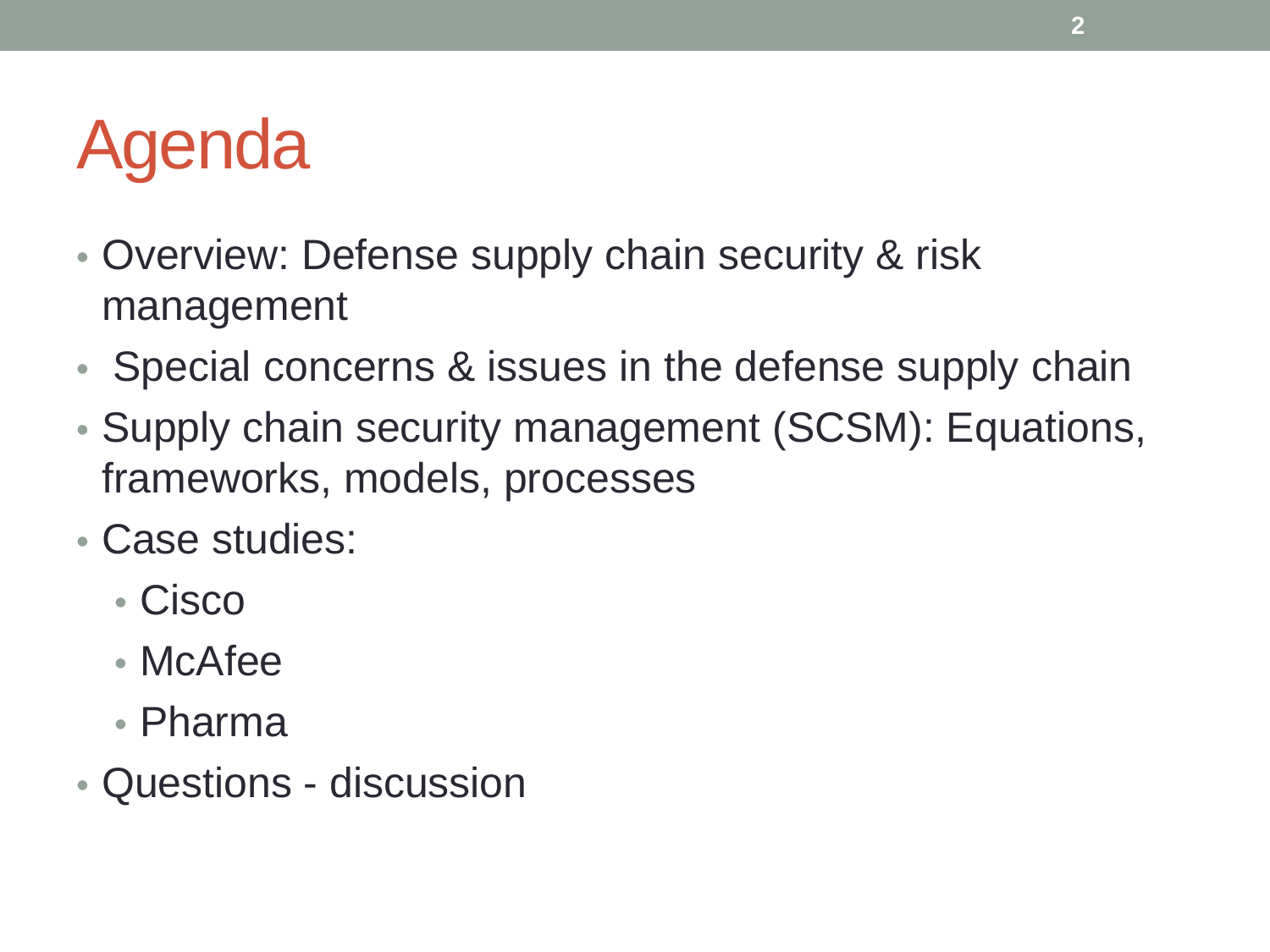### Defense supply chain security: CPPPE research paper

Key Findings – Highlights



- DoD's supply chain: highly complex, geographically dispersed, operationally volatile, high risk
- Threats range from benign to catastrophic
- Definition*:*

*"The application of policies, procedures, and technology to protect supply chain assets (product, facilities, equipment, information, and personnel) from theft, damage, or terrorism, and to prevent, the introduction of unauthorized contraband, people, or weapons of mass destruction into the supply chain."* 

• Any definition must incorporate three unique, but interrelated constructs: risk, protection, and safety.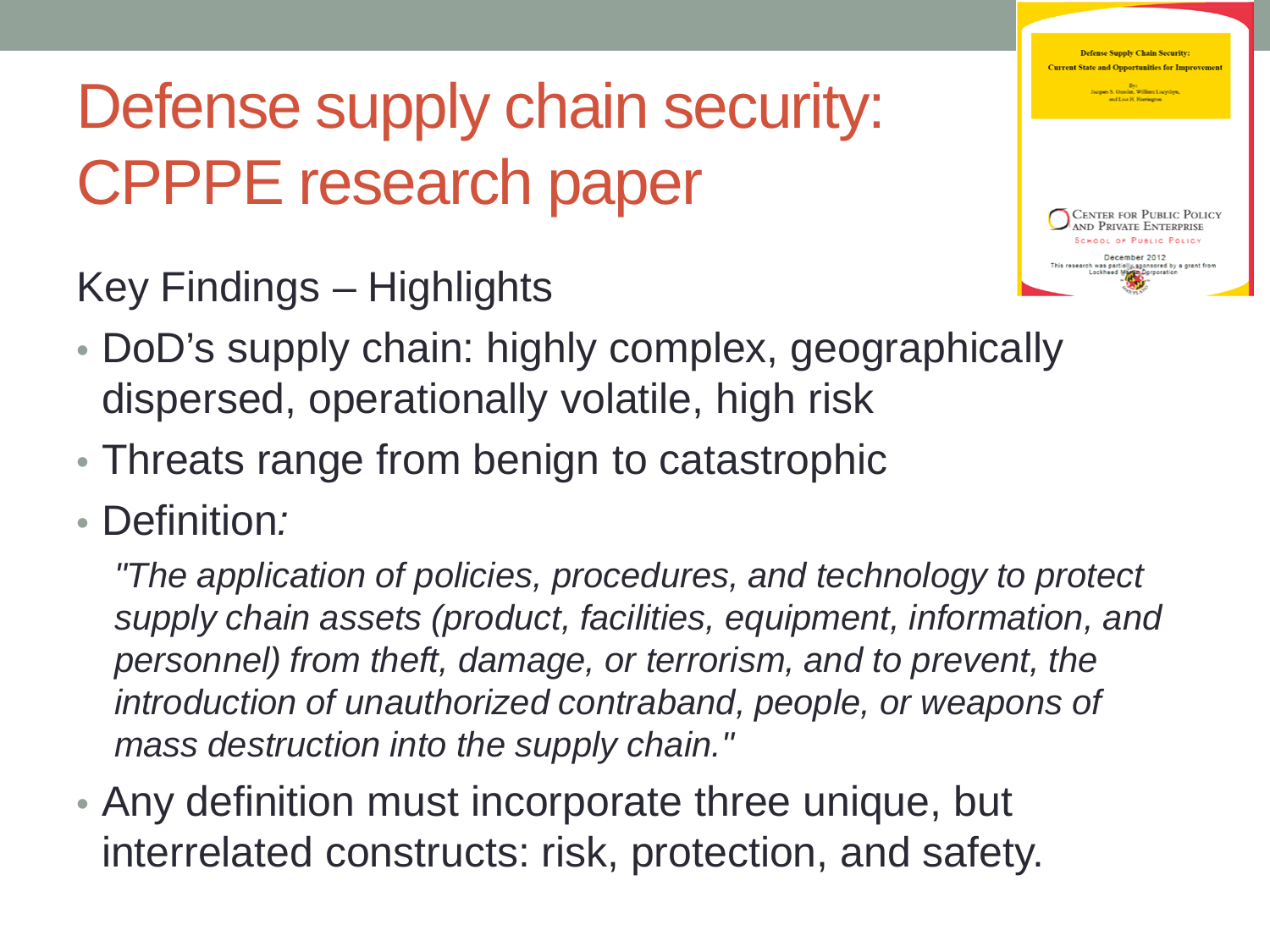### Most common security problems

Source of vulnerabilities

- 60 percent of all supply chain security problems involve poor transportation-related security
- 20 percent involve poor security at the manufacturing site, including poor access controls and poor security practices within the shipping and receiving departments
- 90 percent of the time, the security weaknesses were well known internally by staff.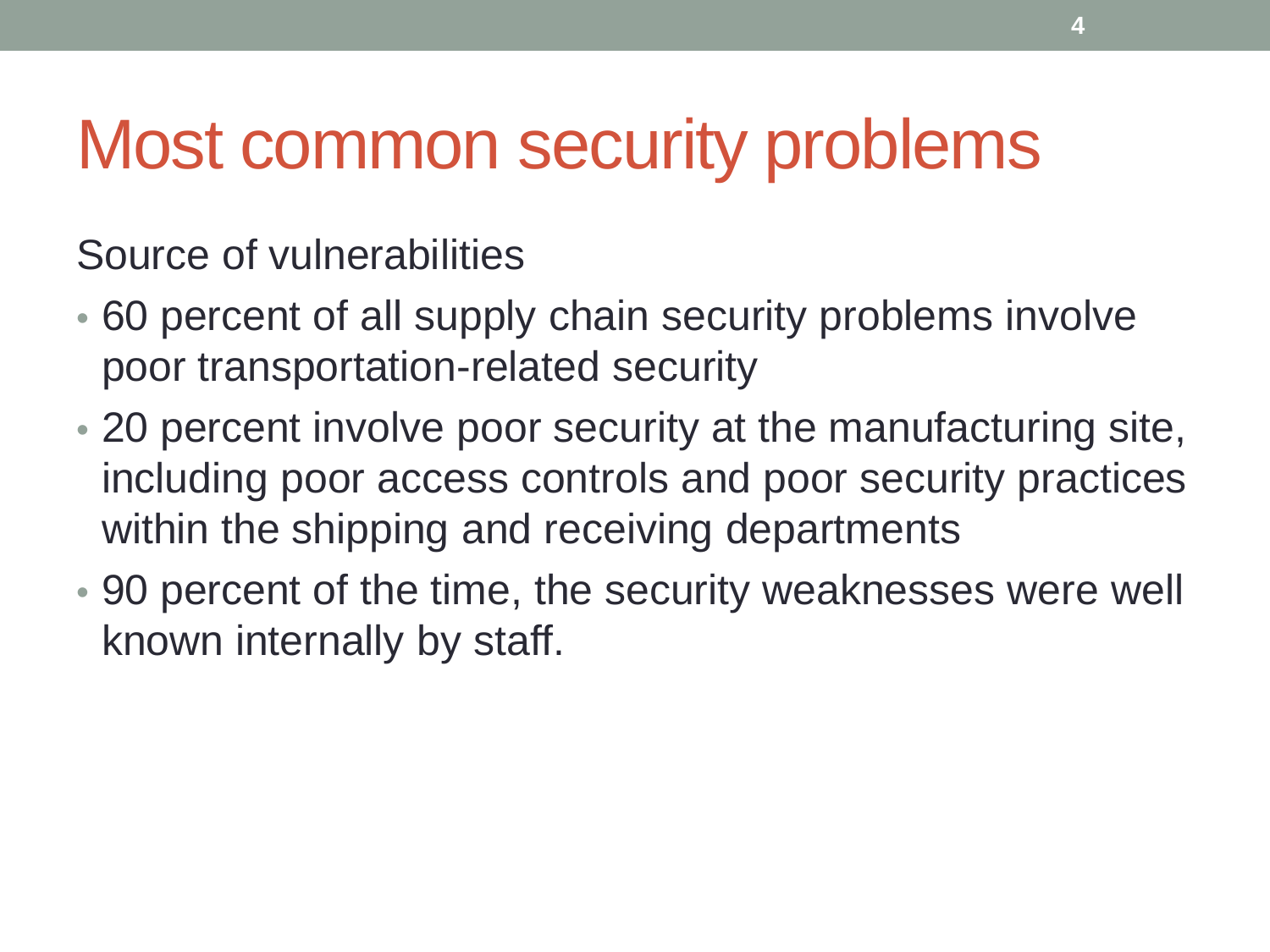# Risk escalation in DoD's supply chain

Evolution to a highly geographically dispersed network model has amplified security risk significantly. Reasons include:

- Supply chain operating practices (e.g., lean, just in time, inventory optimization, outsourcing) reduce costs but decrease flexibility/resiliency
- DoD's reliance on a global supply base puts it at risk from counterfeit parts, supply discontinuity and disruption, quality failures, and so on
- Huge global scope 1000s of suppliers/service providers
- Dependence on IT increases vulnerabilities from cyber disruption and attack, malware, security breaches/hacking, compromised components, and compromised networks.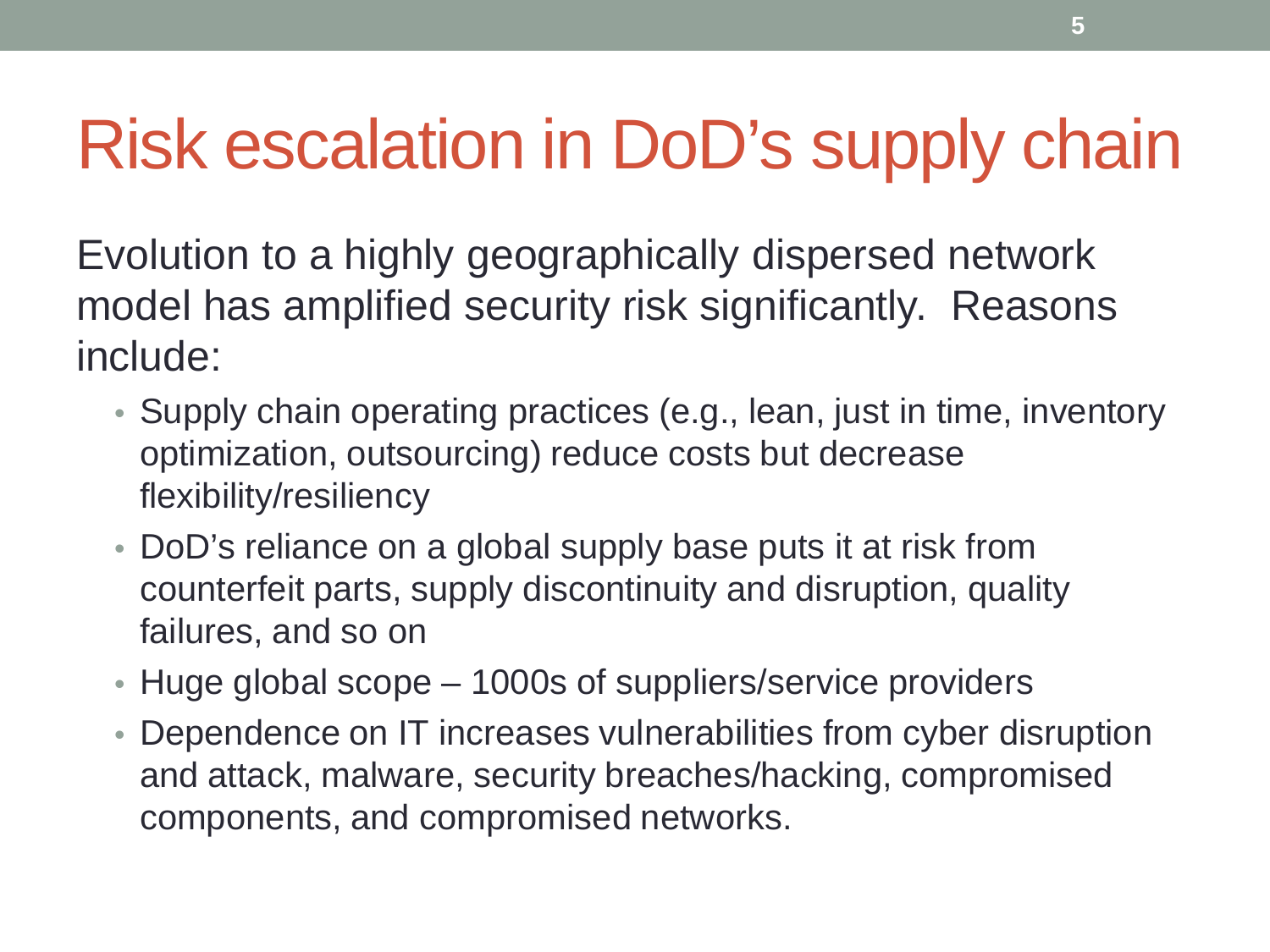### Supply chain security risk equation



#### **Supply chain security can be viewed, measured and managed in the context of a risk management equation.**

\*Threats can also include natural disasters, power losses, etc.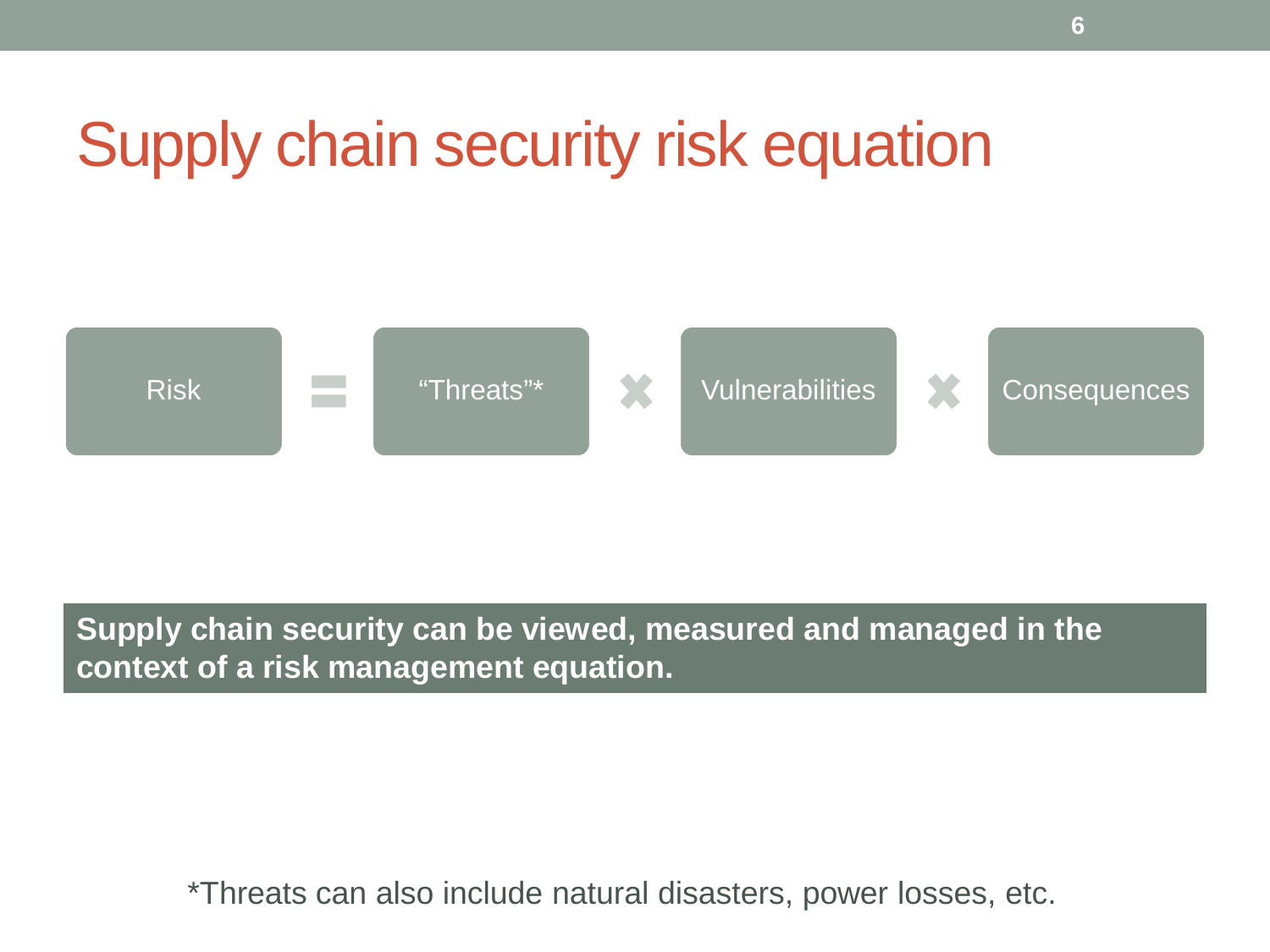#### End-to-end supply chain security risk assessment & quantification

- Identify DoD physical supply chain security issues
- Assign level-of-impact value to each issue (high, moderate, etc.)
- Use values to prioritize supply chain security investments and interventions.

|                                   | <b>Physical Supply Chain</b>                                                                                                                                                                                                                                                                                                | <b>Severity Rating - Apply</b><br>to each identified<br>element |
|-----------------------------------|-----------------------------------------------------------------------------------------------------------------------------------------------------------------------------------------------------------------------------------------------------------------------------------------------------------------------------|-----------------------------------------------------------------|
| <b>Strategic Tier</b>             | Threats: Terrorism, nation-state "attack", cyber warfare<br><b>Vulnerabilities: Critical infrastructure</b><br><b>Consequences:</b> Shut down of single or multiple critical infrastructure<br>sectors                                                                                                                      | <b>High</b><br>Moderate<br>Low<br><b>None</b>                   |
| <b>Operational</b><br><b>Tier</b> | <b>Threats:</b> Terrorism, nation-state "attack", cyber warfare, natural disasters<br><b>Vulnerabilities:</b> Supply chain operating capability, continuity,<br>performance<br><b>Consequences:</b> Widespread supply chain security breach with major<br>supply chain disruption. Inability to accomplish theater mission. | <b>High</b><br>Moderate<br>Low<br><b>None</b>                   |
| <b>Tactical Tier</b>              | <b>Threats:</b> Terrorist, criminal or activist activity, natural disasters<br>Vulnerabilities: Cargo/facility/personnel security<br><b>Consequences:</b> Cost of goods lost, support interruption, damage/injury                                                                                                           | <b>High</b><br>Moderate<br>Low<br><b>None</b>                   |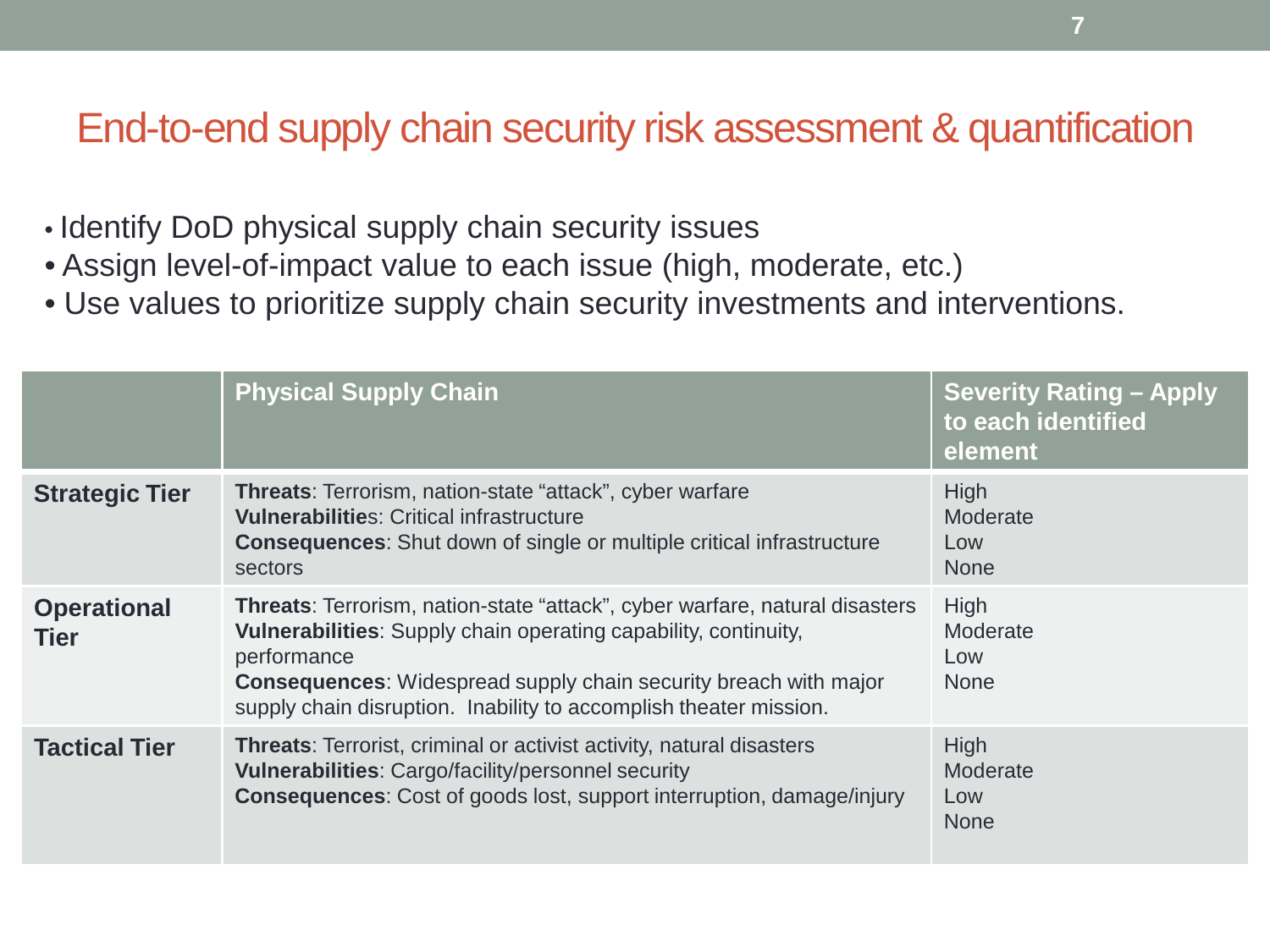### Supply chain security process improvement framework

- Supply Chain Security Management (SCSM) focuses on how to make security measures more effective and, hence, reduce the three risk equation variables.
- The SCSM Process Improvement Framework incorporates 5 primary principles utilized to achieve desired outcomes.
- **1. Detect**: Identify actors, identify threat/vulnerability – continual surveillance
- **2. Prevent**: Eliminate threat/vulnerability through preventive measures, alternative solutions, etc.
- **3. Delay**: Postpone occurrence through intervention (e.g., "patches", labor workarounds, contingent capacity)
- **4. Respond/recover**: Manage occurrence and recovery from it
- **5. Measure/improve performance**: Measure outcome of intervention, identify improvements, implement

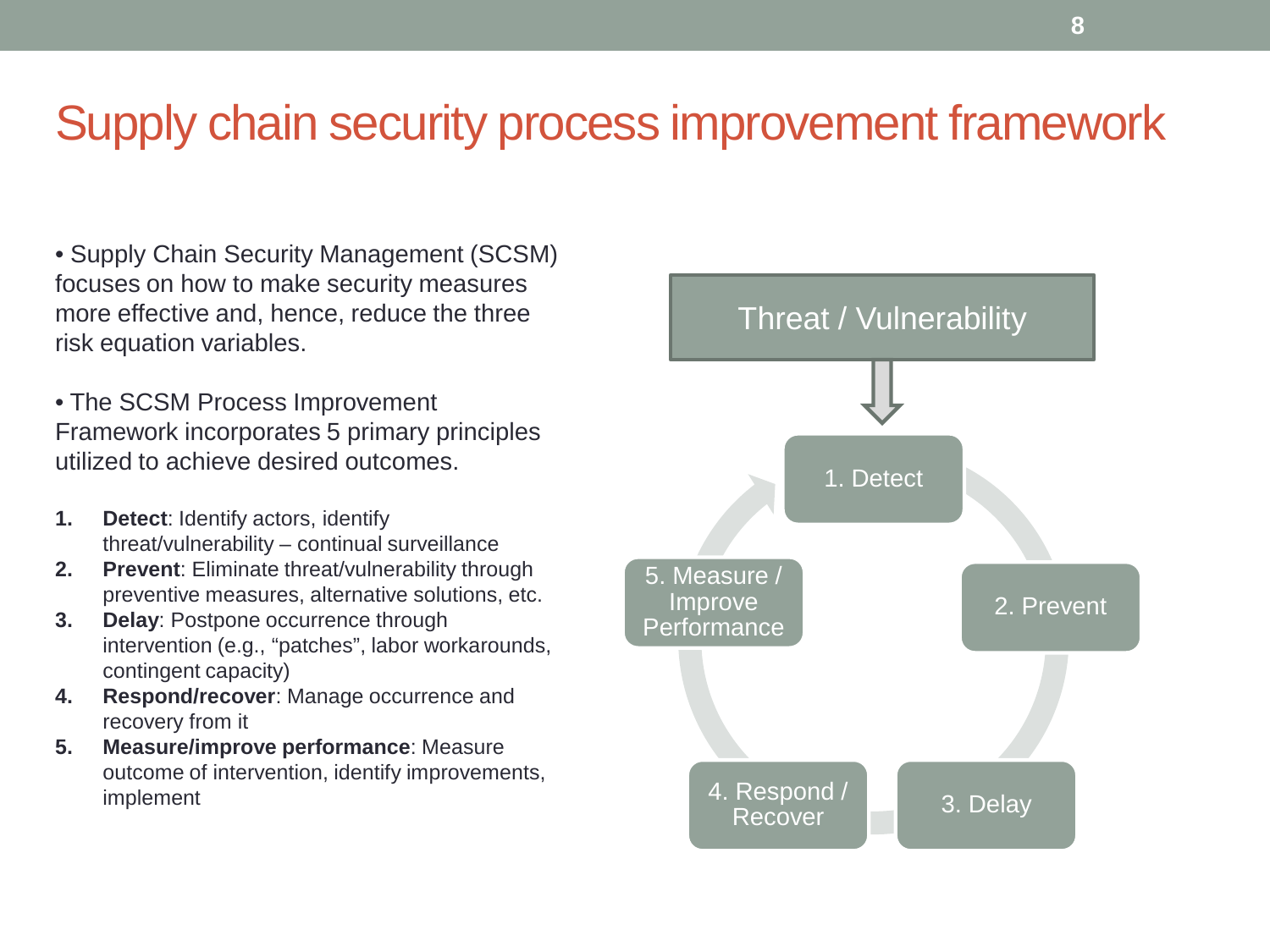## **SCOR SCRM** model

- The SCOR SCRM Model provides a five-step process framework for identifying and mitigating supply chain risk.
- Key takeaways best practice:
	- Empirical quantification of value at risk and time to recover.
	- Risk mitigation response tiered appropriately to value at risk and time, cost and benefits of mitigation.

| 1. Define the<br>supply chain  | • Use SCOR to map the supply chain<br>• Identify processes, places, and<br>participants |
|--------------------------------|-----------------------------------------------------------------------------------------|
| 2. Analyze the<br>supply chain | Determine the measures for risk<br>• Set risk priorities according to risk<br>strategy  |
| 3. Assess the                  | • Identify risks at and between each                                                    |
| supply chain                   | <b>location</b>                                                                         |
| risks                          | • Value at Risk to quantify the risk                                                    |
| 4. Mitigate the                | • Prioritize risk for mitigation                                                        |
| supply chain                   | • Calculate time, cost, and benefit of                                                  |
| risks                          | mitigation                                                                              |
| 5. Implement the               | • Plan implementation projects                                                          |
| mitigation                     | • Secure resources for                                                                  |
| measures                       | implementation                                                                          |

Source: Harrington et. Al., X-SCM: The New Science of X-treme Supply Chain Management 2010.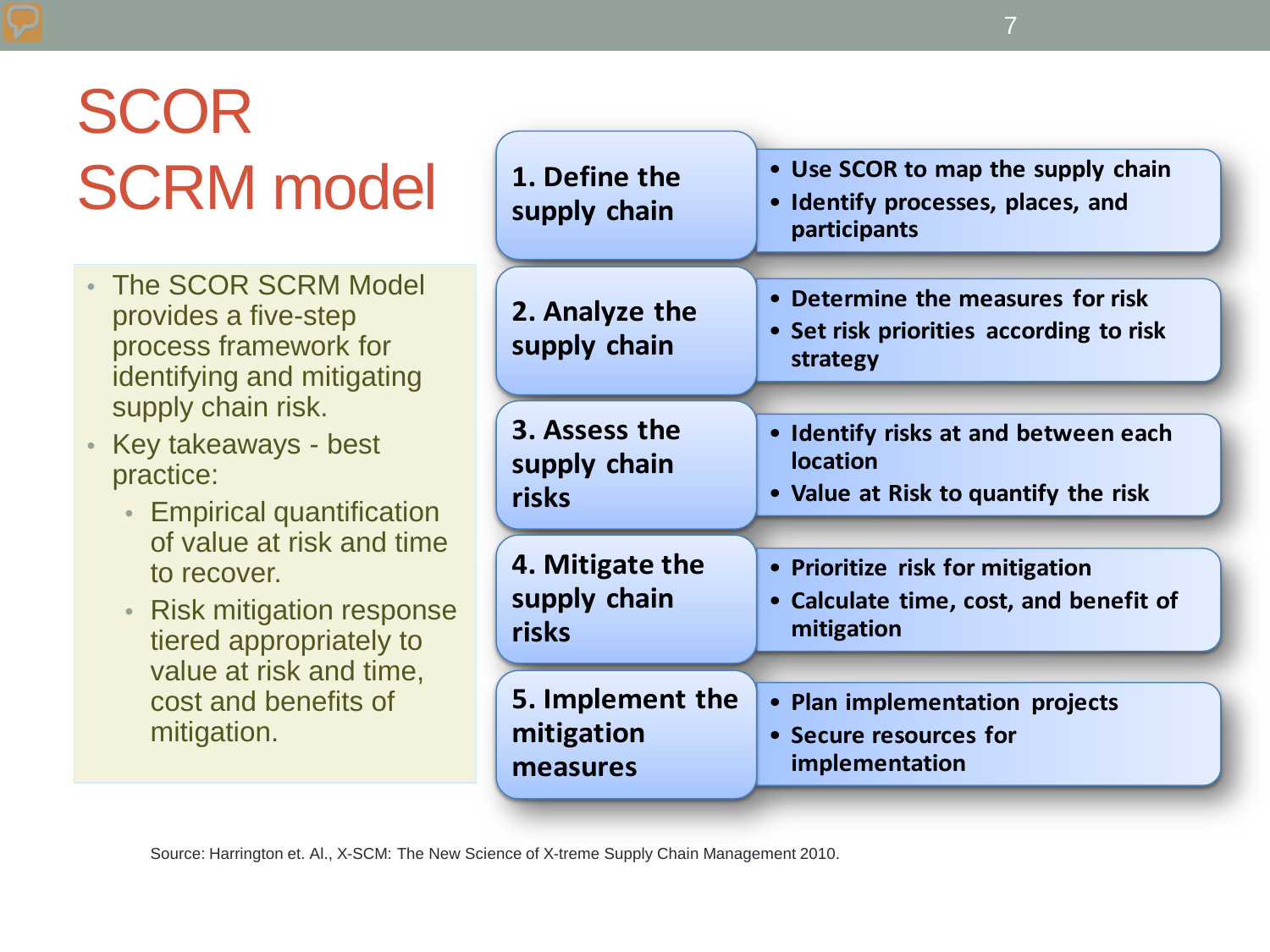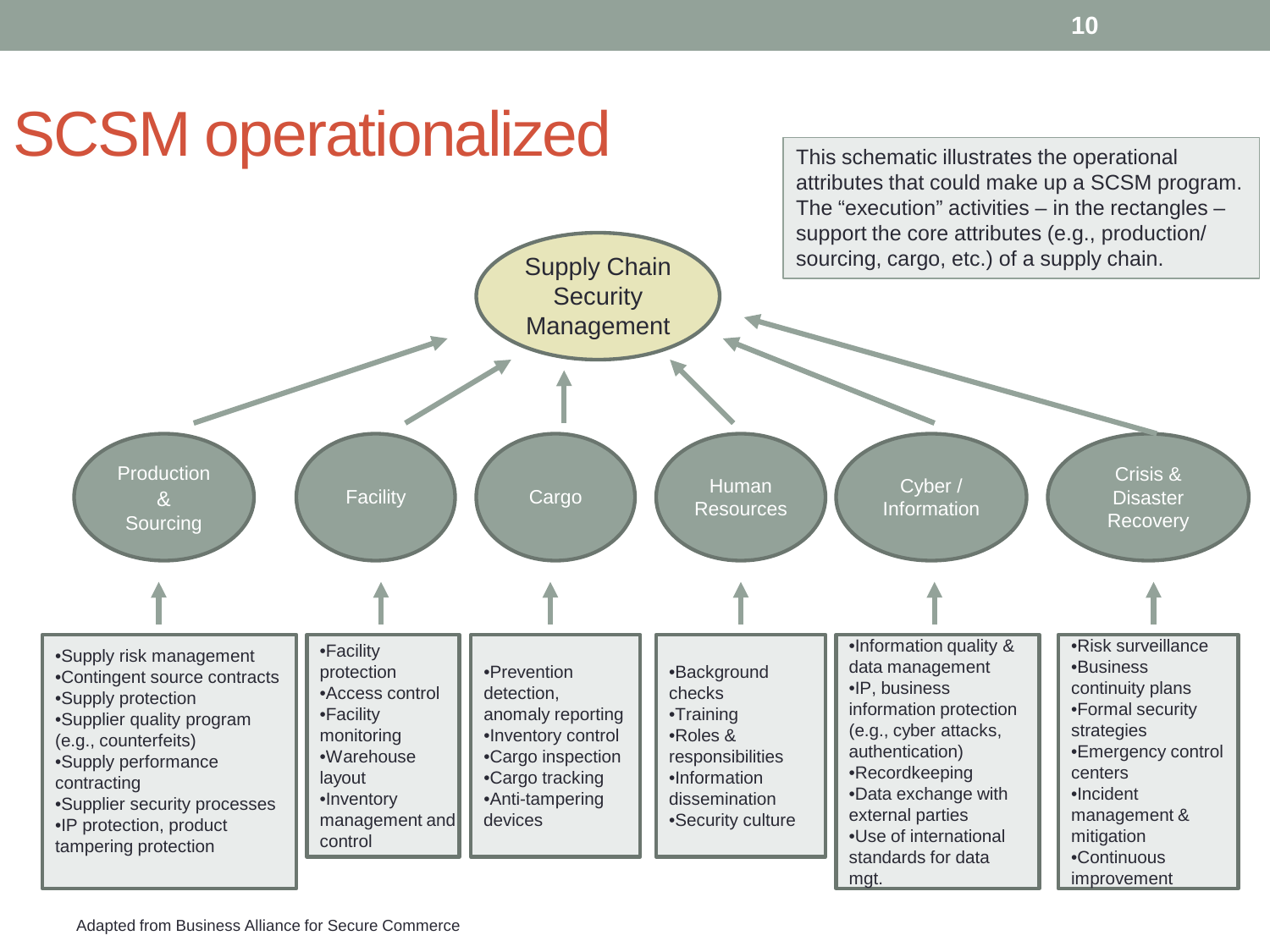### Sample supply chain security program elements

| <b>Category</b>                     | <b>Physical Supply Chain - Program Elements</b>                                                     |
|-------------------------------------|-----------------------------------------------------------------------------------------------------|
| <b>Physical security</b>            | • Physical deterrents<br>· Process/procedures<br>• Documentation<br>• Continual monitoring, sensors |
| Access control                      | • Secure identification<br>• access hierarchies and controls<br>• Intrusion prevention              |
| <b>Personnel security</b>           | • Screening<br>· Background checks<br>· Procedural                                                  |
| Education &<br>training             | • Ongoing security training – all levels                                                            |
| Procedural<br>security              | • Documentation & manuals<br>• Standardized function-specific procedures                            |
| <b>IT</b> security                  | • Secure access control<br>• Accountability                                                         |
| <b>Business partner</b><br>security | • Documented security guidelines<br>• Contractual requirements                                      |
| Transportation<br>security          | • Inspection procedures<br>• Cargo securement<br>• Chain of custody protection<br>• Documentation   |

**This chart highlights key components of a model supply chain security program as applied to the** *physical supply chain***.**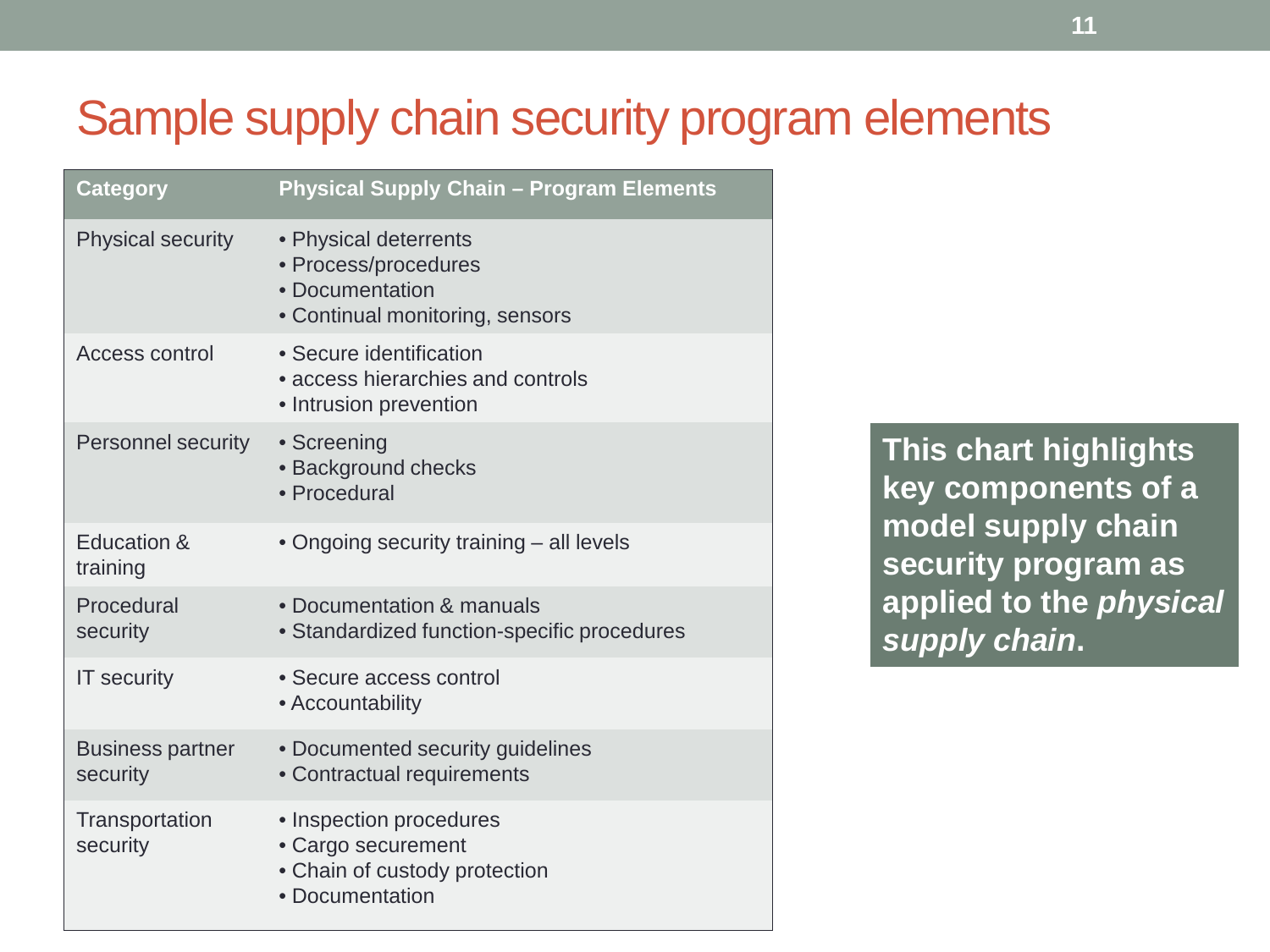### Case Studies

- Cisco: Supply chain security/risk governance structure and supporting architecture
- McAfee: Supply chain security
- Pharma industry: Counterfeits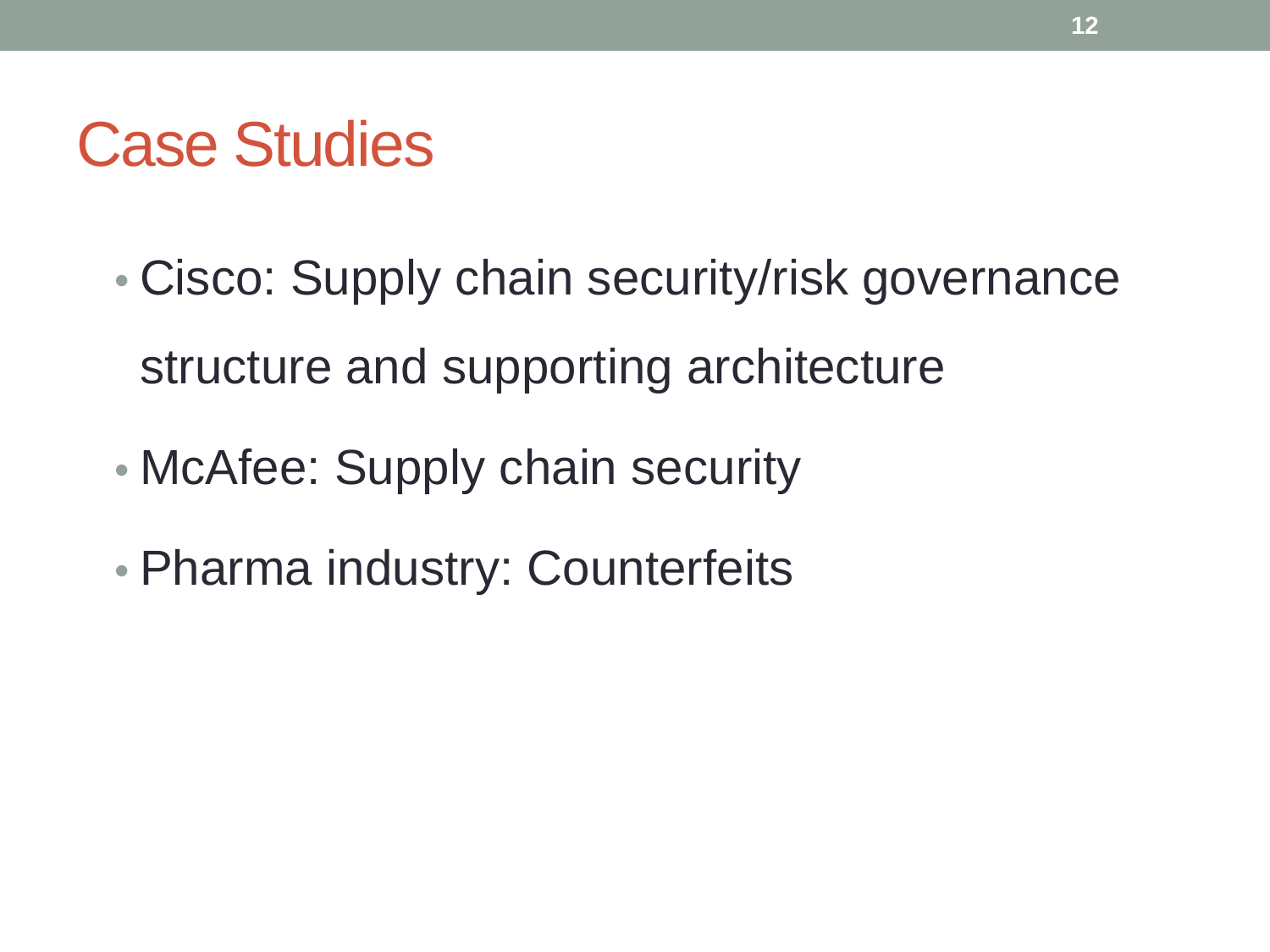# **Cisco**

- Securing the supply chain at Cisco is about managing TWO key things:
	- Value at risk
	- Time to recover
- Cisco's control tower approach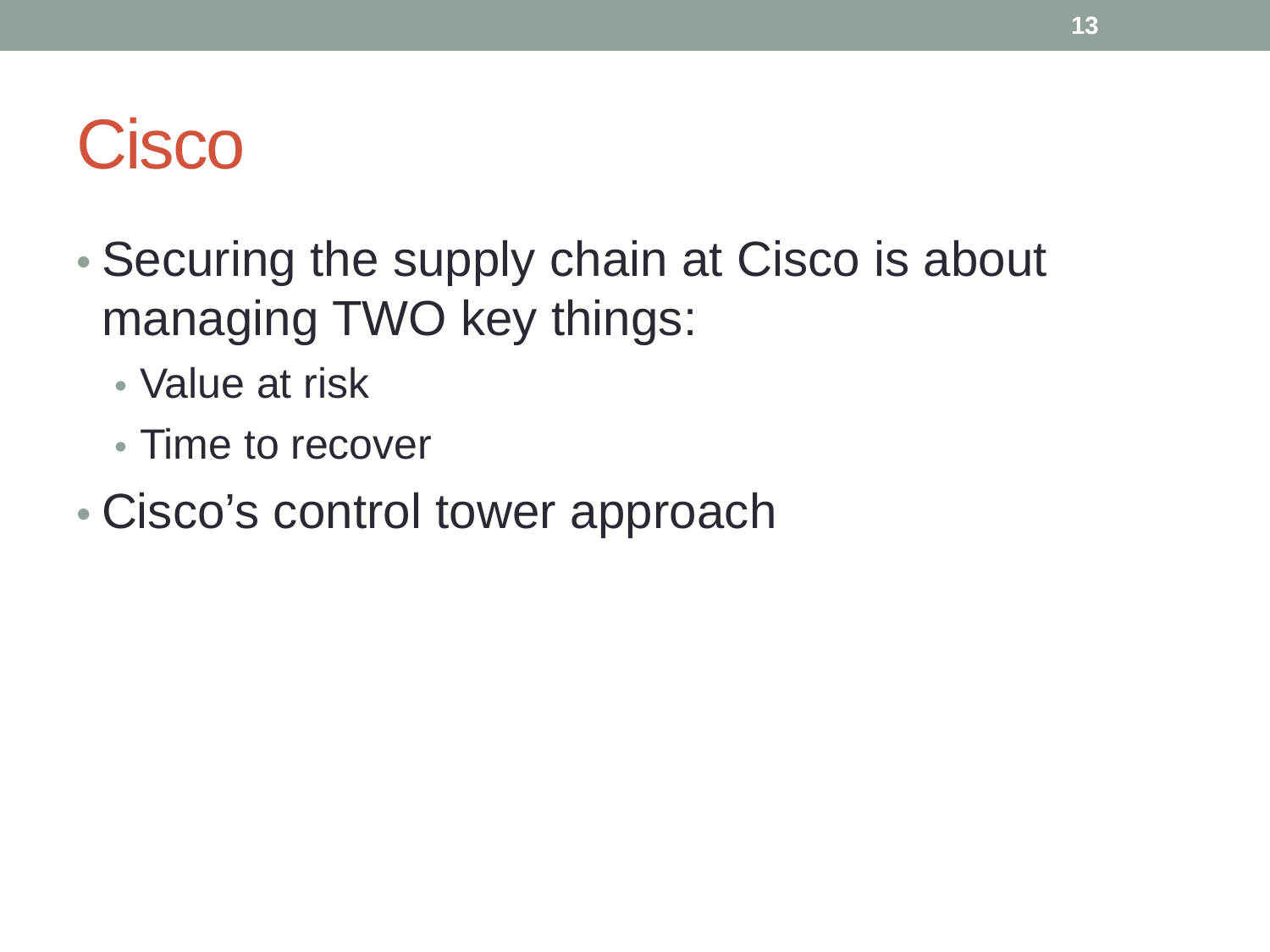#### Understanding supply chain disruptions

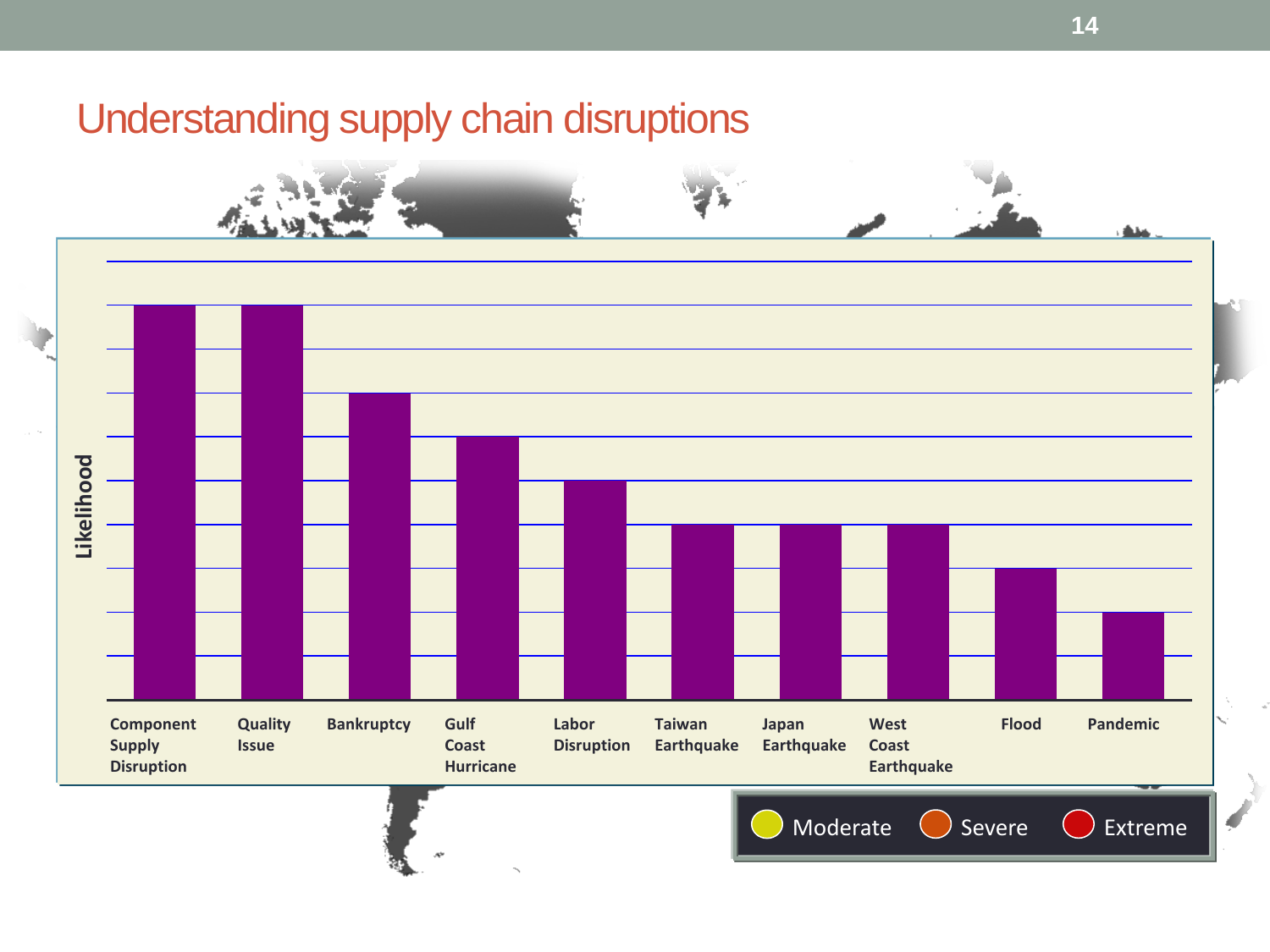### Event severity exposure by location

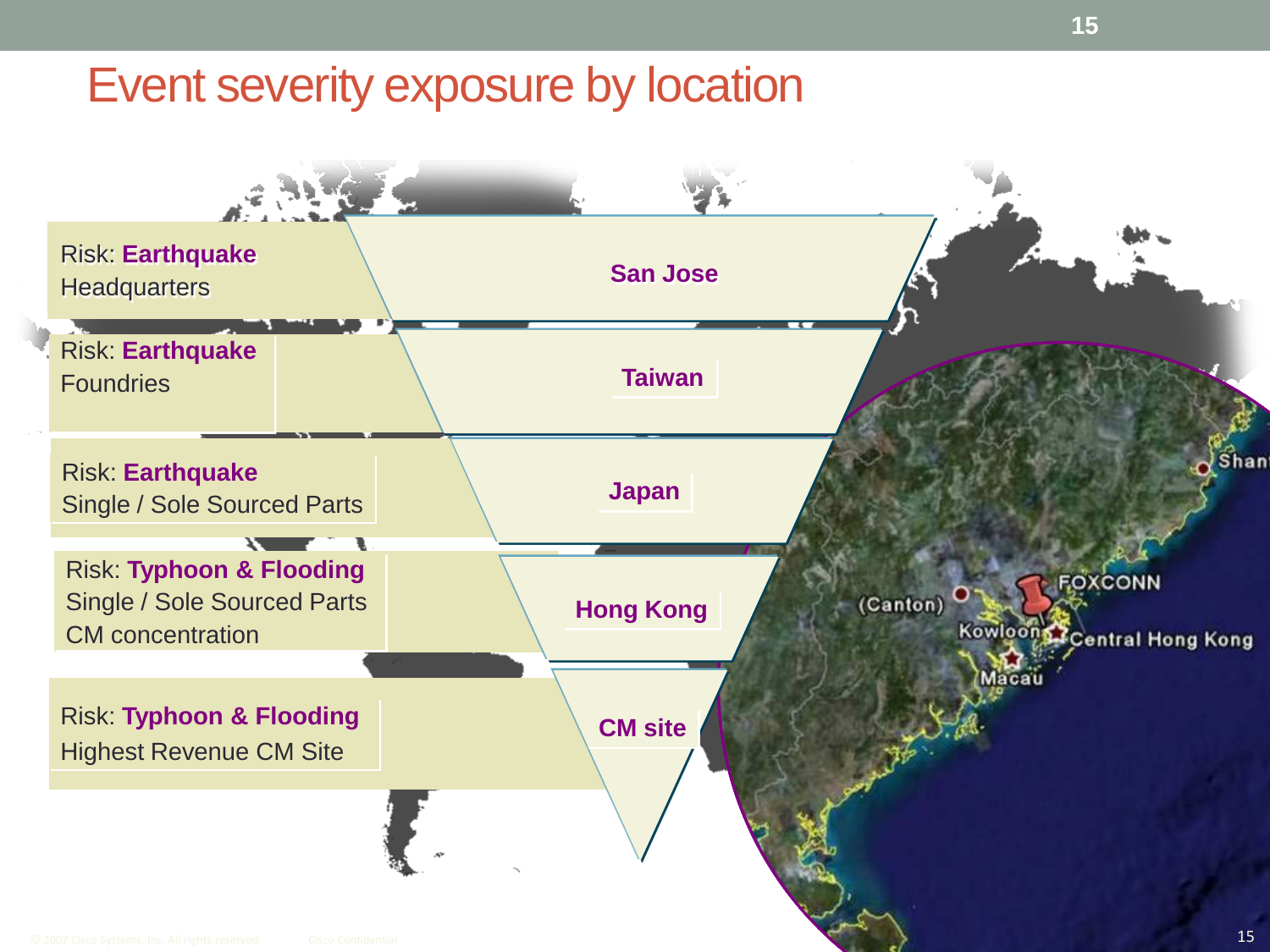### Global Event Impact Severity Map

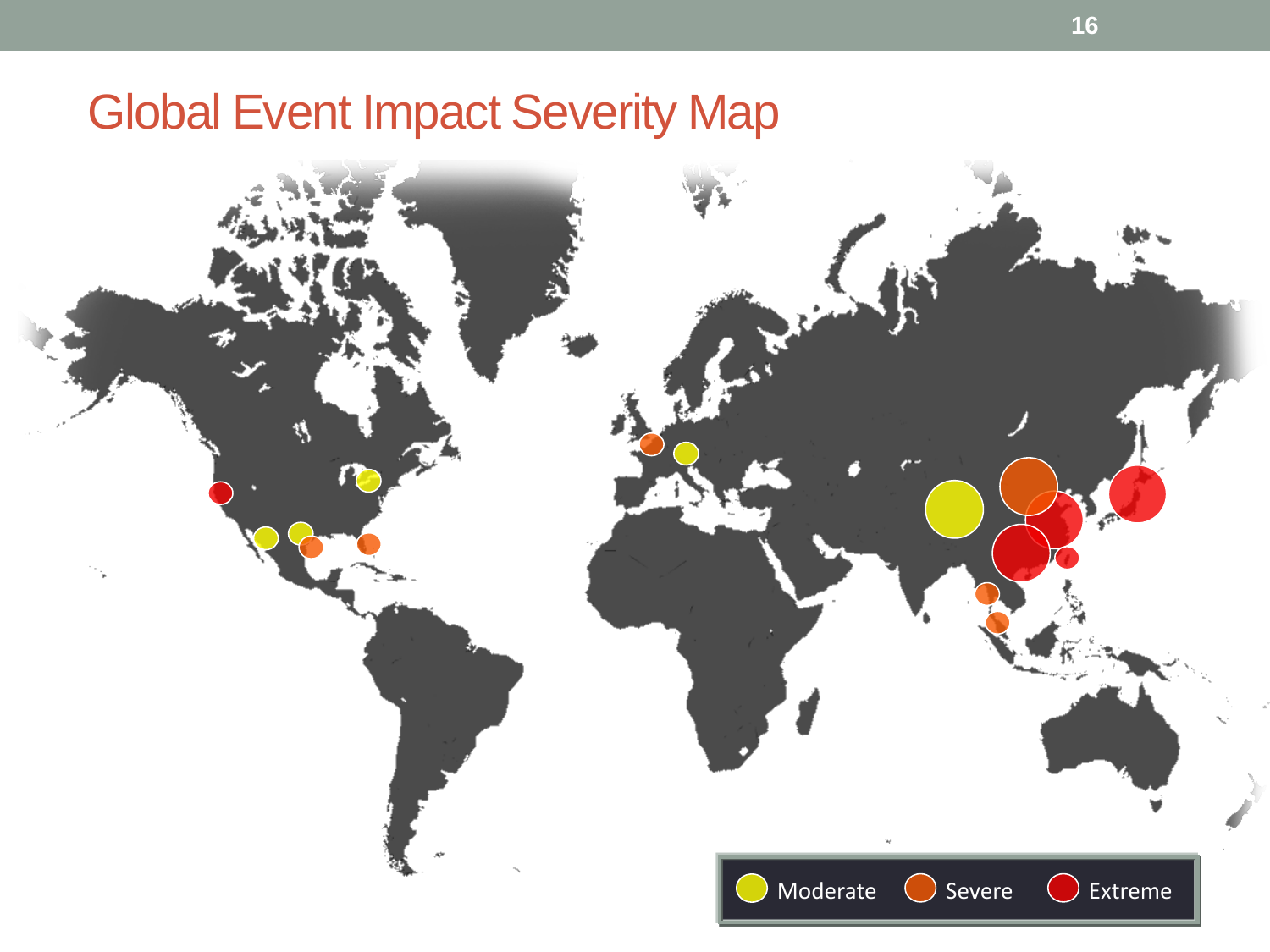### Chengdu crisis management response

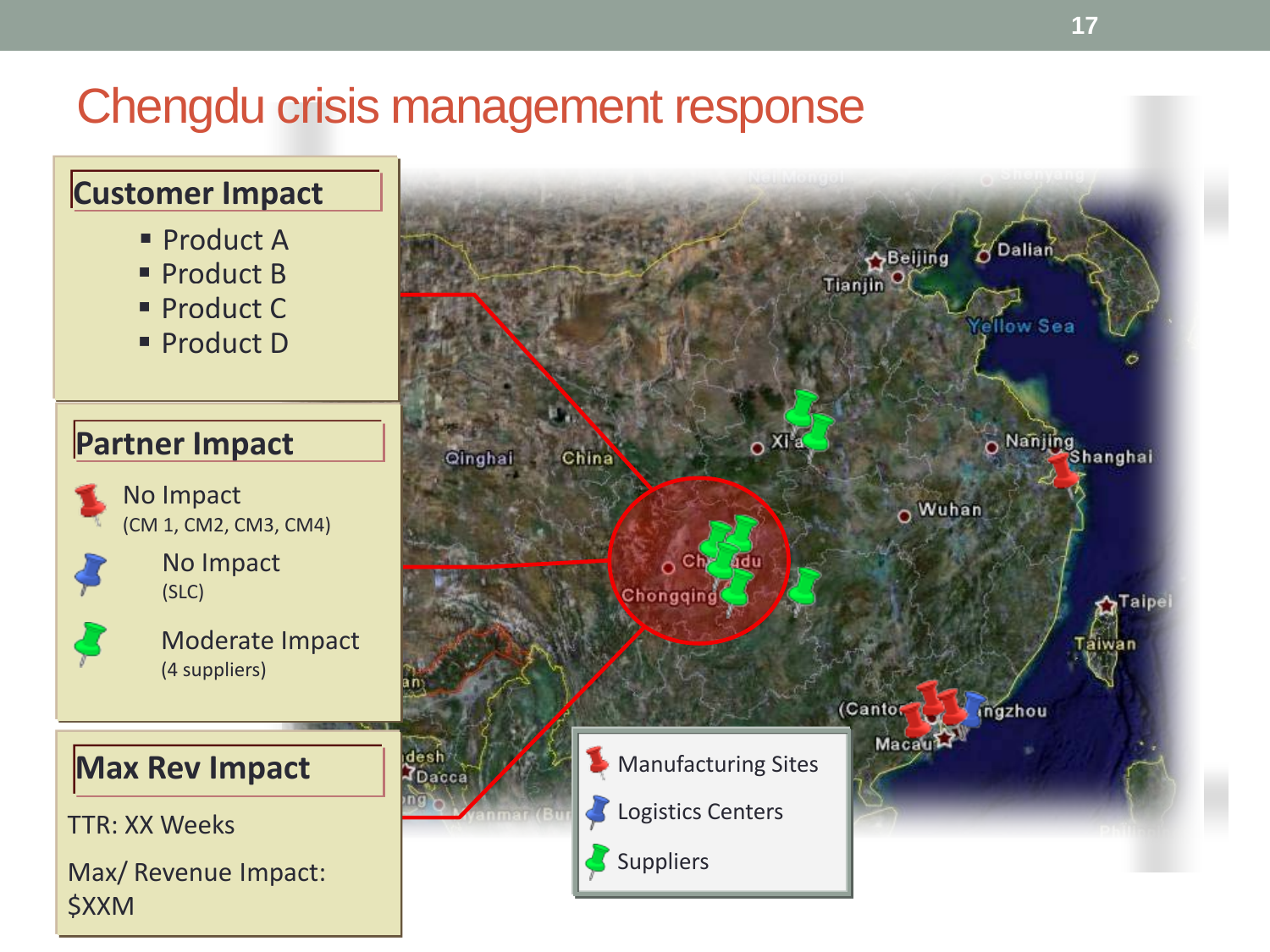### McAfee's supply chain security approach

- The cyber security threat:
	- Jeopardizes IT products hardware and software
		- Intrusion
		- Injection of viruses/surveillance/other while product is moving through the supply chain – Stuxnet, Aurora, Night Dragon, etc.
	- Jeopardizes the supply chain itself
	- Puts McAfee and its customers at high risk

*"More than natural disasters, financial instability, or political upheavals, what keeps me up at night is the fear that bad guys are injecting into products bad stuff that can disrupt, bring down, or steal confidential information from networks."*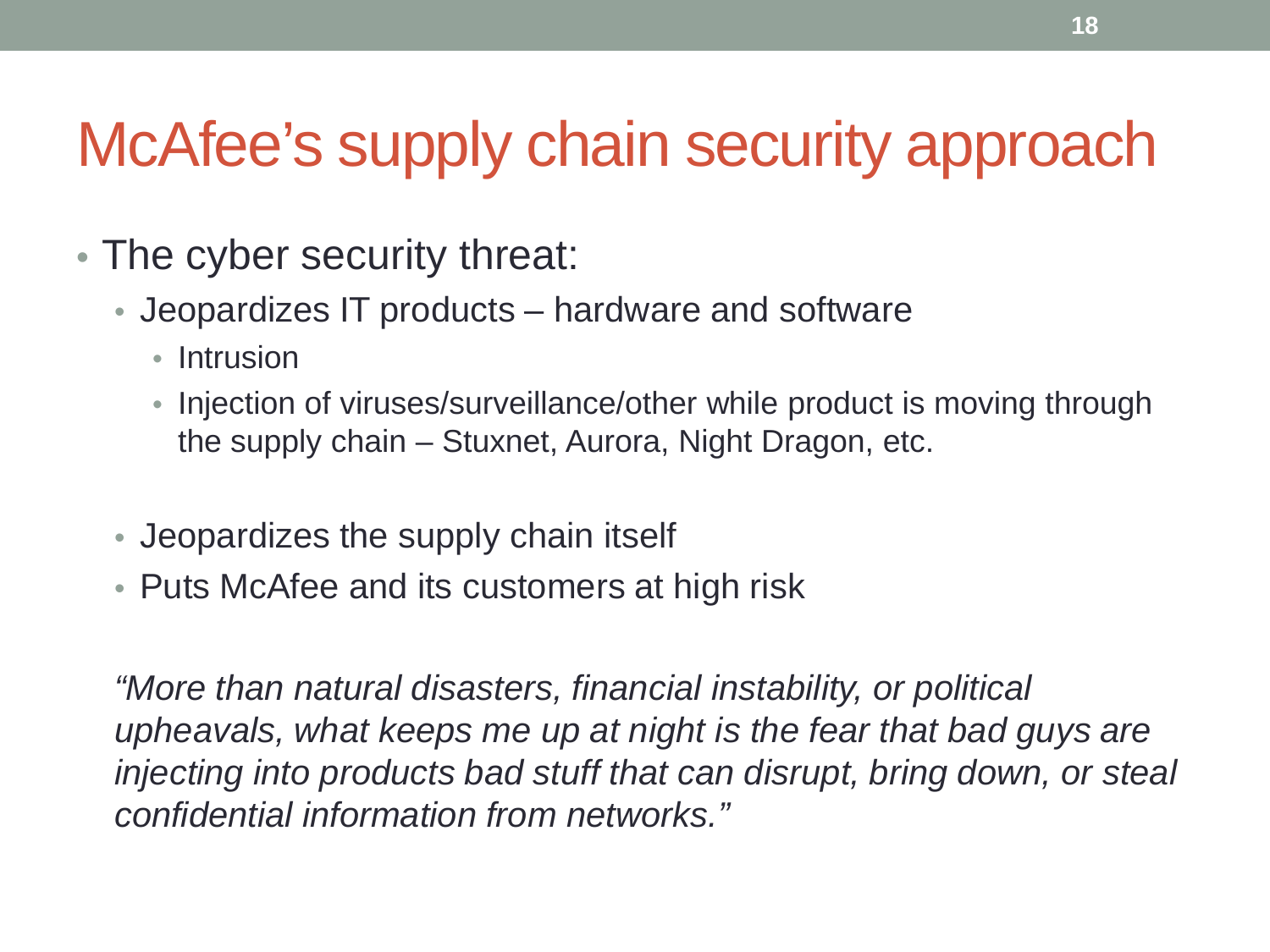### What would you do?

• What steps would you take to protect McAfee's products throughout the supply chain?

• Jot down 2 ideas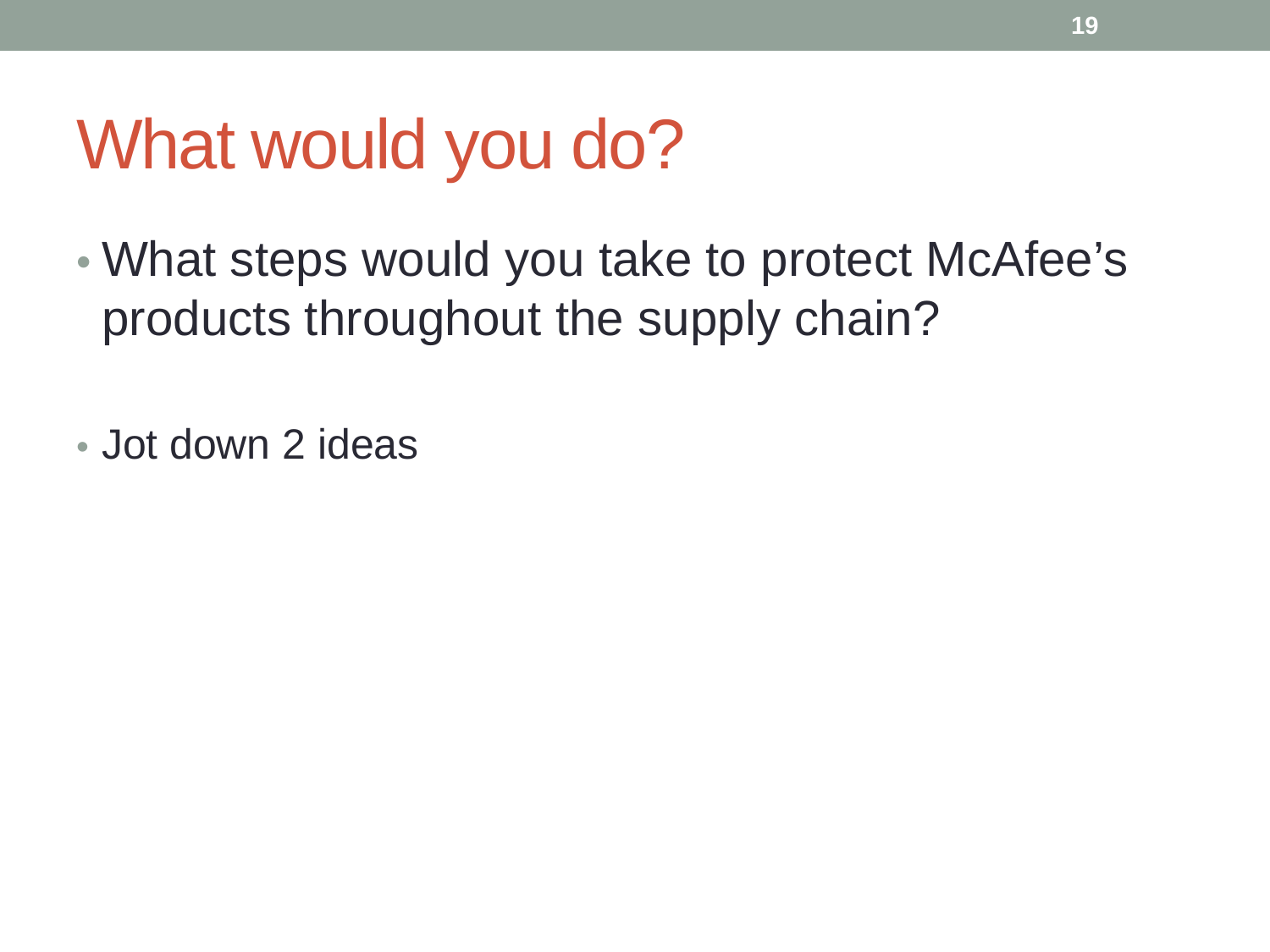### McAfee: Protection through obfuscation

- What do you think this means?
- McAfee's solution: Create a global supply chain configured for late stage postponement
- How?
- 1. Secure components from multiple locations via partners
- 2. Assemble, convert into near-finished product at strategic locations in Europe, North America, Asia
- 3. Secure order comes in
- 4. Final assembly and configuration done at the very last minute can be as little as 20 minutes
- 5. Immediate shipment to customer via trusted distribution partner.
- Result: impossible to know beforehand what a product is or where and to whom it's headed. Obfuscation deters adulteration/intrusion.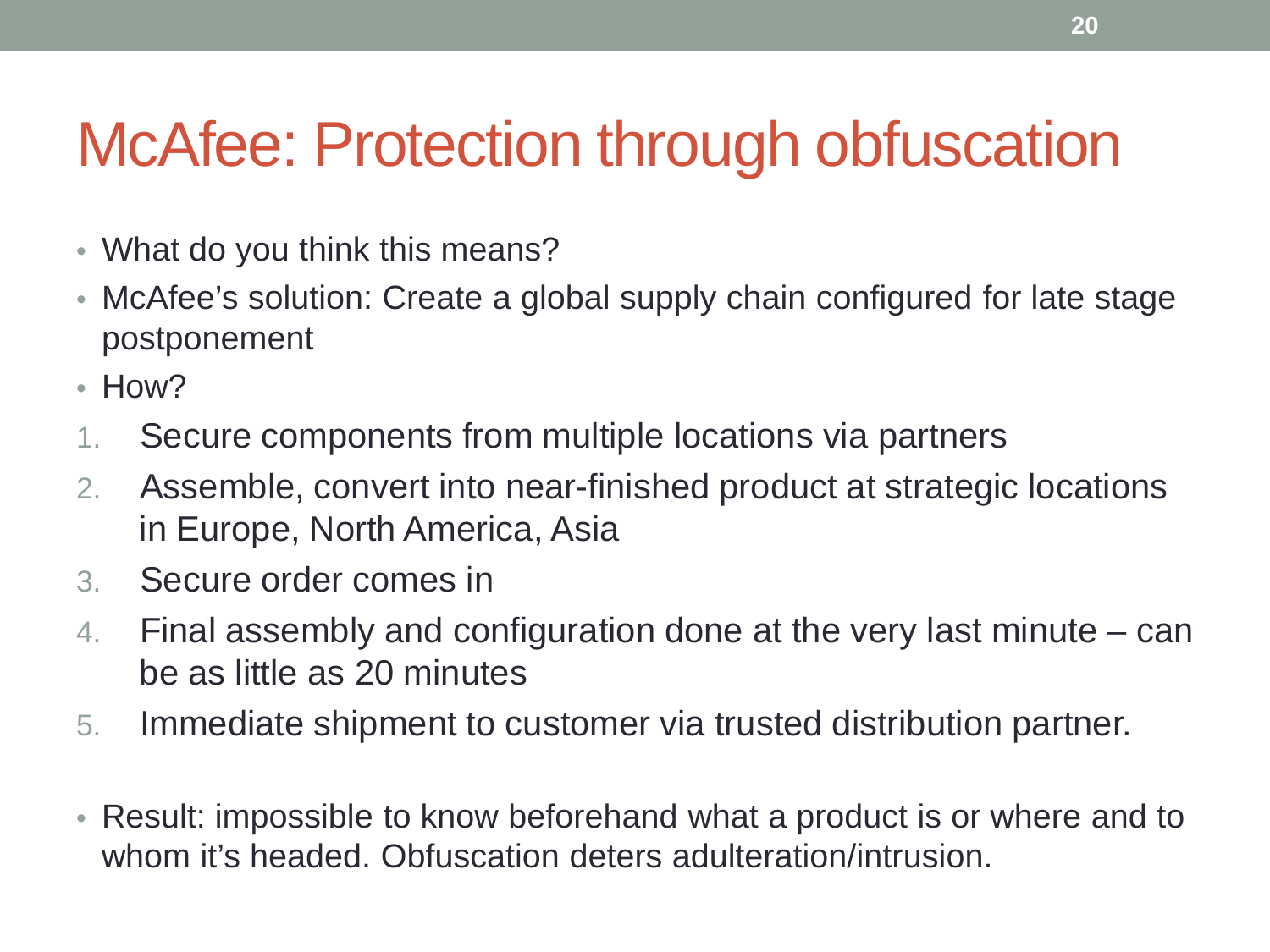## McAfee: Other practices

- Inventory keeps moving. Inventory at rest is inventory at risk
- Keep inventory levels and backlogs as low as possible
- Trusted regionalized partners rigorous partner requirements, audits, verifications
- A "cell" strategy in the regionalized supply chain
- What ideas or practices work for you?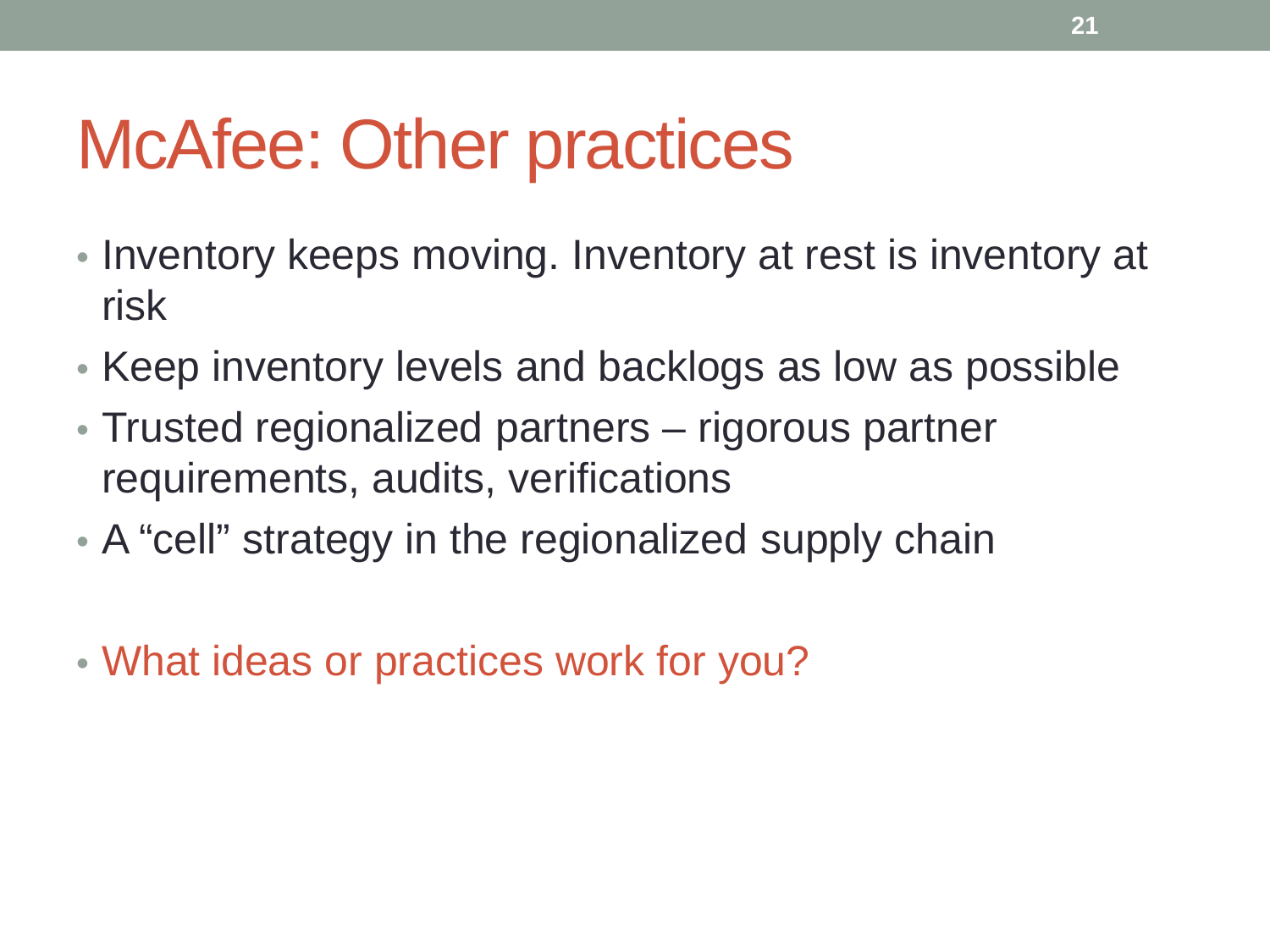## Pharma industry's approach

- Issue: Counterfeiting, adulteration, diversion
- Solutions:
	- Signal detection and response
	- Supplier quality management rigorous, documented, audited
	- Logistics/transportation partner selection
	- ISO 28002:2011 security management systems for the supply chain
		- Systematic process to enhance prevention, protection, preparedness, mitigation, response, continuity of operations and recovery from disruptive incidents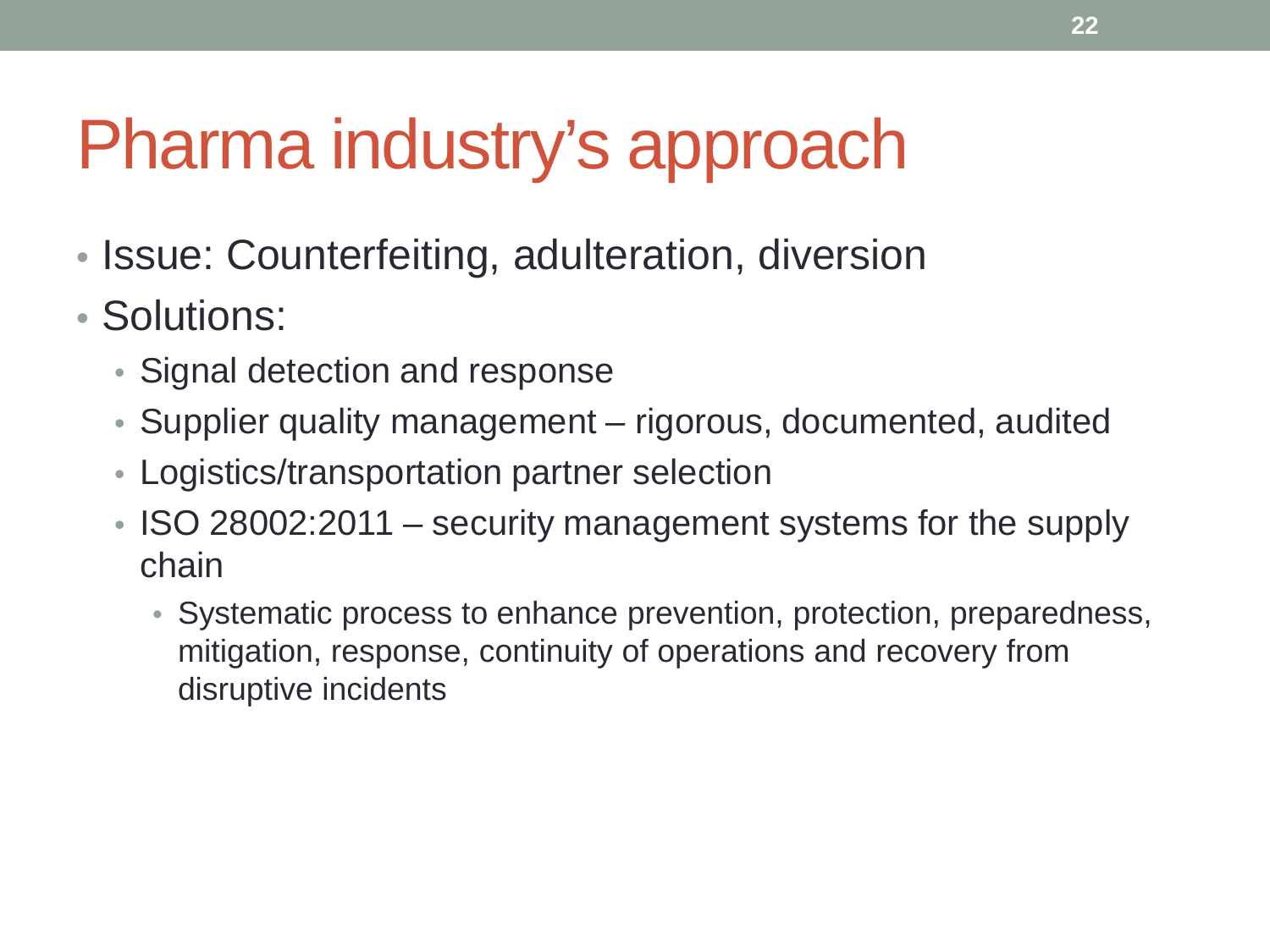## Pharma – other approaches

- Physical security of facility
- Procedures for handling and destruction of waste, particularly rejected product and packaging components.
- Procedures for the secure handling and storage of the product security features such as tamper evident labels, holograms, and other components including packaging materials
- Procedure for the secure storage and control of product security specifications and manufacturing formulas
- Adherence to company and/or site specific procedures for the handling of suspected counterfeit events
- Review of production yields, capacity, and/or product amounts compared with raw material purchases
- Training and qualification of personnel directly involved in product security and counterfeit detection.
- Well-defined logistics and transportation security systems and controls.